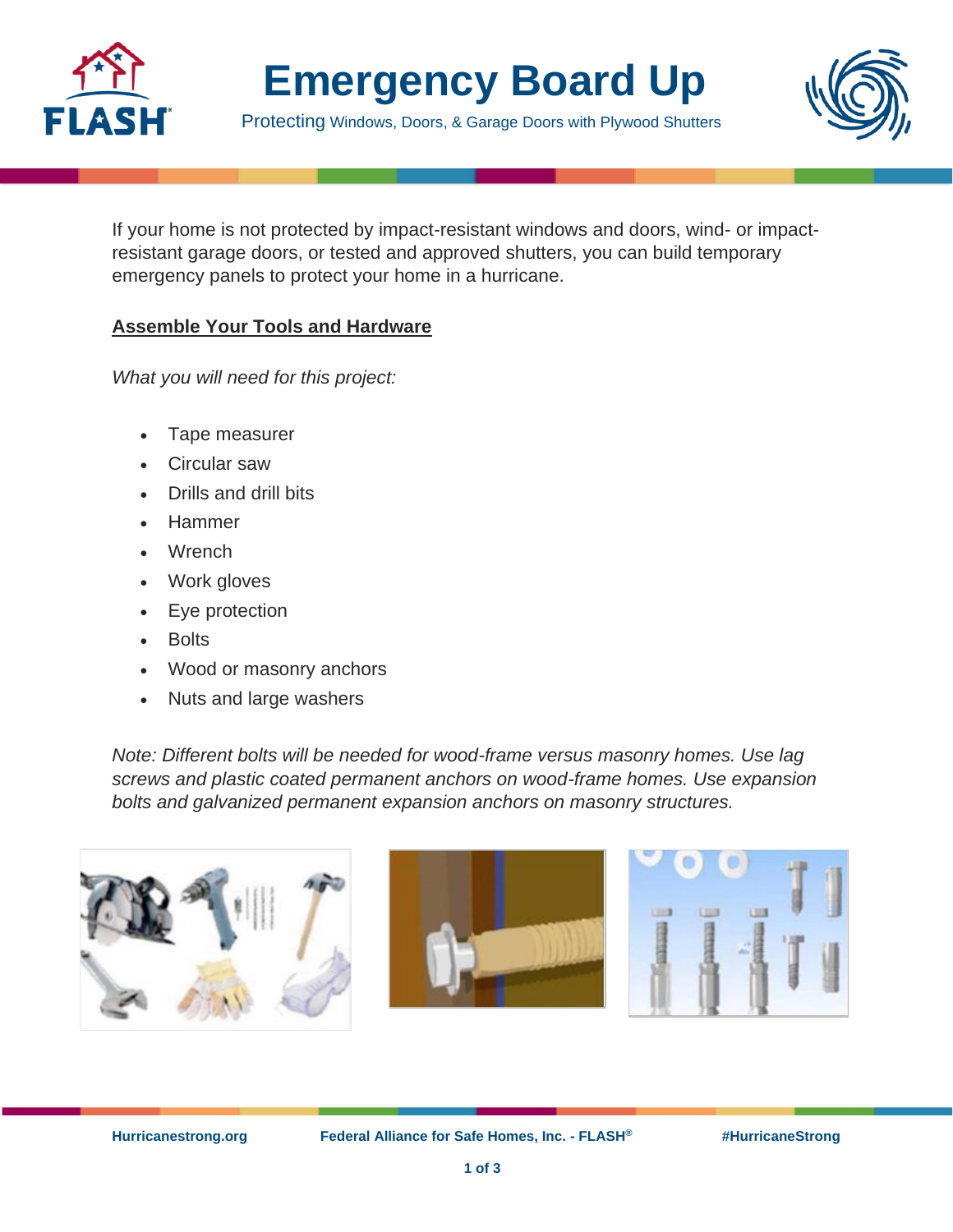## **Plan the Project**

- Count and measure each window and door on your home that has glass.
	- o Don't forget French doors, sliding glass doors, skylights, or older garage doors that are not wind- or impact- resistant.
	- $\circ$  Include roof and gable end vents or any opening large enough to allow wind to enter your home if damaged.
- Measure each opening horizontally inside the exterior trim and vertically from the sill to the bottom of the top trim.
- Add 8 inches to both the height and width to provide a 4-inch overlap on all sides.
	- $\circ$  When measuring windows with extended sills, measure from the top of the sill to the top of the window and add 4 inches instead of 8.
- Calculate how many plywood sheets you will need. They are typically 4 feet by 8 feet. Purchase exterior grade (CDX) plywood that is 5/8-inch or greater.



## **Board Up**

- Drill holes in the same diameter as the bolts or screws, 2 inches in from the edges of the plywood at each corner and at 12-inch intervals around the panel.
- Hold the plywood firmly in place over the opening to mark where to drill mounting holes.
	- $\circ$  If the windowsill is flush to the wall, secure the plywood on all four sides.
	- $\circ$  If the windowsill extends out at the bottom, secure the plywood on the top and sides.
- Secure plywood sheets with lag screws or expansion bolts depending on your building materials.